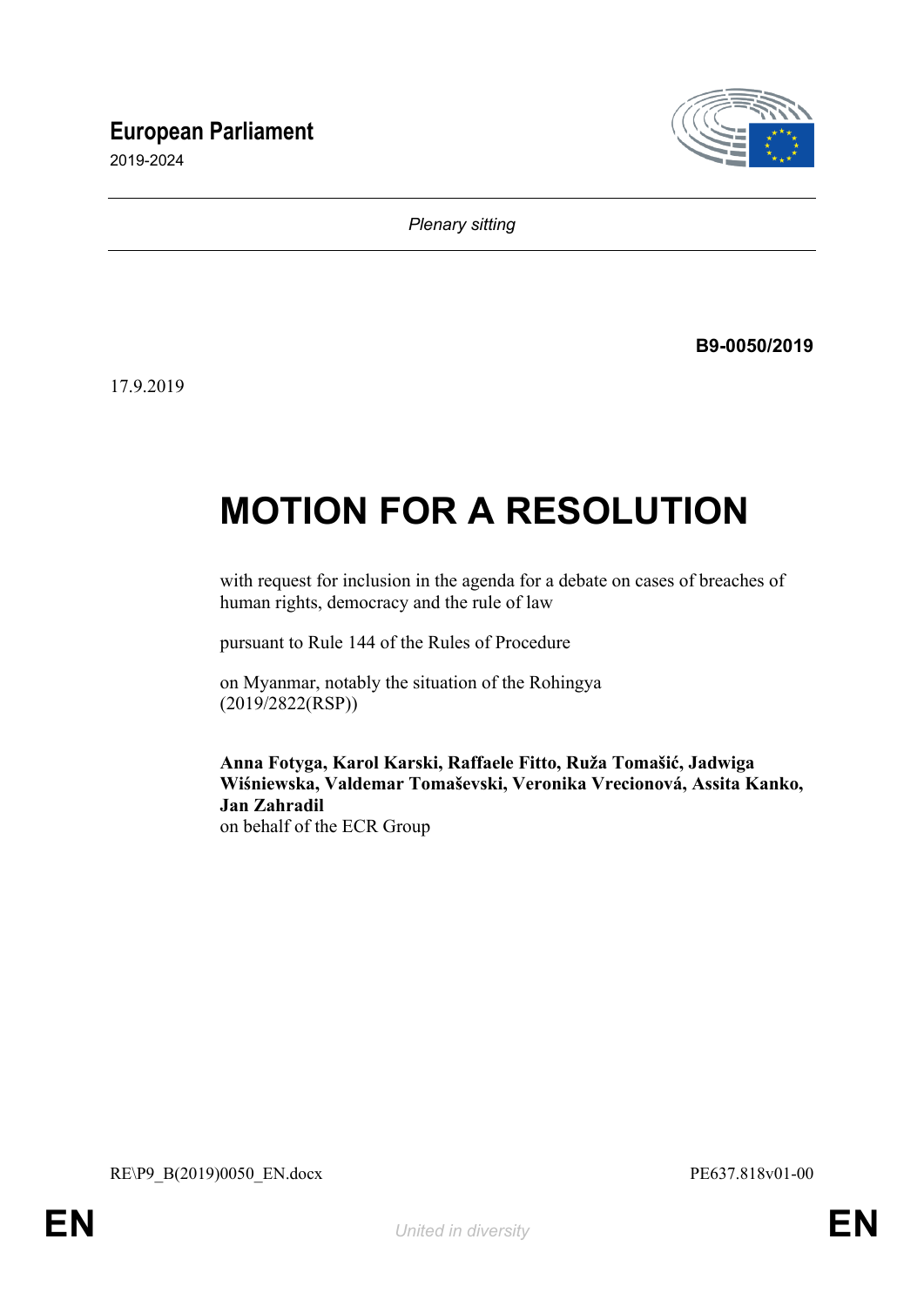#### **B9-0050/2019**

## **European Parliament resolution on Myanmar, notably the situation of the Rohingya (2019/2822(RSP))**

### *The European Parliament*,

- having regard to its previous resolutions on Myanmar and on the situation of the Rohingya;
- having regard to previous Foreign Affairs Council conclusions on the situation in Myanmar;
- having regard to statements by the Vice-President of the Commission / High Representative of the Union for Foreign Affairs and Security Policy on the situation in Myanmar;
- having regard to the Geneva Convention of 1949 and the additional protocols thereof;
- having regard to the International Covenant of Civil and Political Rights of 1966;
- having regard to the UN Convention on the Rights of the Child of 1989;
- having regard to the Universal Declaration of Human Rights of 1948;
- having regard to the UN Declaration on the Elimination of All Forms of Intolerance and of Discrimination based on Religion or Belief of 1981;
- having regard to the Rome Statute of the International Criminal Court;
- having regard to the 1951 UN Convention on the Status of Refugees and the 1967 Protocol thereto;
- having regard to the 1954 Convention Relating to the Status of Stateless Persons and the 1961 Convention on the Reduction of Statelessness;
- having regard to the Final Report of the Advisory Commission on Rakhine State;
- having regard to the European Parliament report on Statelessness in South and South East Asia of 13 June 2017;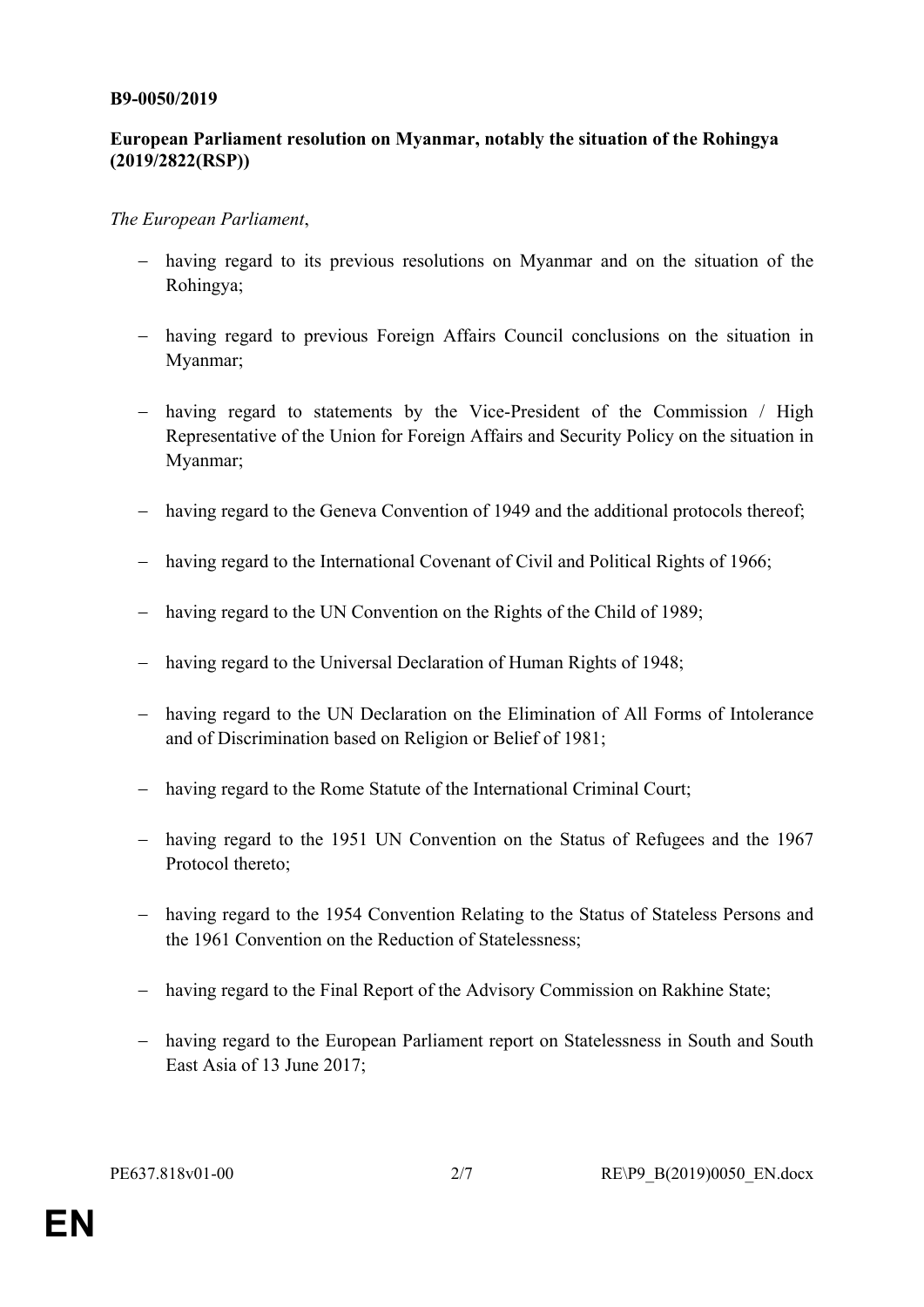- having regard to the Memorandum of Understanding between Myanmar and Bangladesh on the repatriation of Rohingya people signed on 23 November 2017;
- having regard to the Joint Response Plan (JRP) for the Rohingya humanitarian crisis issued in March 2018 by the United Nations and partner organisations;
- having regard to Rule 144 of its Rules of Procedure;
- A. whereas Rakhine State in Myanmar has been home to close to 1,3 million Rohingya, a predominantly Muslim minority group facing repression and continued serious human rights violations, including threats to life and security, denial of the rights to health and education, forced labour, sexual violence and limitation of their political rights; whereas the Rohingya are considered one of the largest stateless groups; whereas institutional discrimination against the Rohingya still continues today; whereas the crisis has exacerbated the already dire humanitarian situation in a region which is already considered one of the poorest in the world;
- B. whereas since August 2017 more than 900 000 Rohingya, 534 000 of them children, have fled the violence against them and have sought refuge in Bangladesh while fearing for their lives; whereas there is very limited access to healthcare in the refugee camps in Bangladesh;
- C. whereas Rohingya children have experienced or witnessed traumatic events, including in many cases the loss of one or both parents, separation from their families, physical abuse, psychological distress, malnutrition, illness, sexual exploitation and witnessing crimes against humanity in Rakhine State, including the systematic burning of homes, physical attacks and rape perpetrated against Rohingya;
- D. whereas those living in refugee camps in Bangladesh face a communications blackout after the government ordered a ban on mobile phone services and sim cards in September 2019;
- E. whereas on 22 August 2019, alleged Rohingya refugees killed Omar Faruk, a local leader of the ruling Awami League's youth wing in Teknaf; whereas law enforcement officers then killed four Rohingya refugees who they said were involved in the murder; whereas in recent months, more than 40 Rohingya have been killed, amid concerns that some refugees are involved in smuggling illegal drugs to Myanmar;
- F. whereas in August 2019 a second attempt to start repatriating Rohingya refugees failed, after none of the 3,450 people approved by Myanmar to return agreed to do so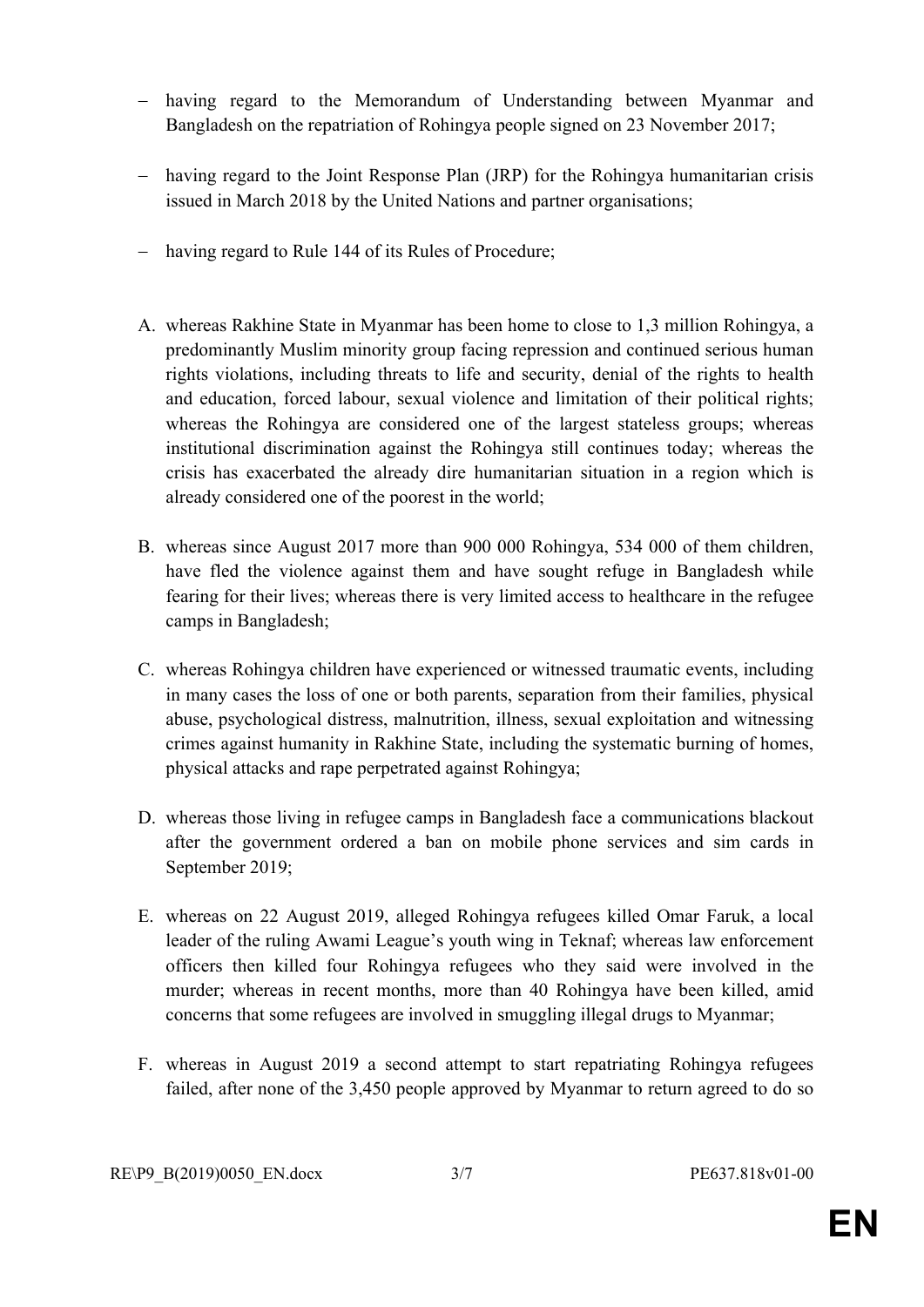because the refugees believe that the current conditions in Myanmar make their return unsafe;

- G. whereas reportedly entire Muslim Rohingya villages in Myanmar have been demolished and replaced by police barracks, government buildings and refugee relocation camps;
- H. whereas the absence of any realistic prospect of safe and voluntary return and the lack of political progress in resolving the crisis in Myanmar suggest that this situation will not be resolved in the short term and therefore requires a sustainable approach;
- I. whereas the ongoing fighting between the Myanmar military and the Arakan Army has displaced more than 46,000 people in Rakhine and southern Chin States; whereas UN human rights experts have expressed grave concerns about the use of incommunicado detention by the military in Myanmar, along with allegations of torture and ill-treatment and deaths in custody since the outbreak of armed conflict in December 2018 in northern Rakhine and Chin; whereas there is an ongoing disruption of internet services imposed on four townships in Rakhine and Chin States, making it increasingly difficult to document and verify new abuses and monitor the situation of Rohingya who remain in Rakhine State;
- J. whereas reports and updates from OHCHR, the UN Special Rapporteur all point to a pattern of gross human rights violations which suggest a widespread and systematic attack against the Rohingya community by the Myanmar military and security forces, possibly amounting to crimes against humanity and in the case of the ongoing fighting against the Arakan Army to war crimes;
- K. whereas the Rome Statute of the International Criminal Court (ICC) affirms that the most serious crimes of concern to the international community as a whole, in particular genocide, crimes against humanity and war crimes, must not go unpunished; whereas in April 2018 the ICC prosecutor asked the court to rule on whether the ICC can exercise jurisdiction over the alleged deportations of Rohingya from Myanmar to Bangladesh; whereas a ruling affirming the ICC's jurisdiction was delivered on 6 September 2018;
- L. whereas Myanmar has so far refused to allow a fact-finding mission of the UN Human Rights Council to enter the country, and has barred the UN Special Rapporteur on the human rights situation in Myanmar, rejecting nearly all allegations of atrocities committed by its security forces in Rakhine;
- M. whereas on 2 September 2019 the European Commission has announced a new humanitarian aid package worth EUR 9 million to address the needs of families affected by violence in Myanmar; whereas this comes on top of the EUR 91 million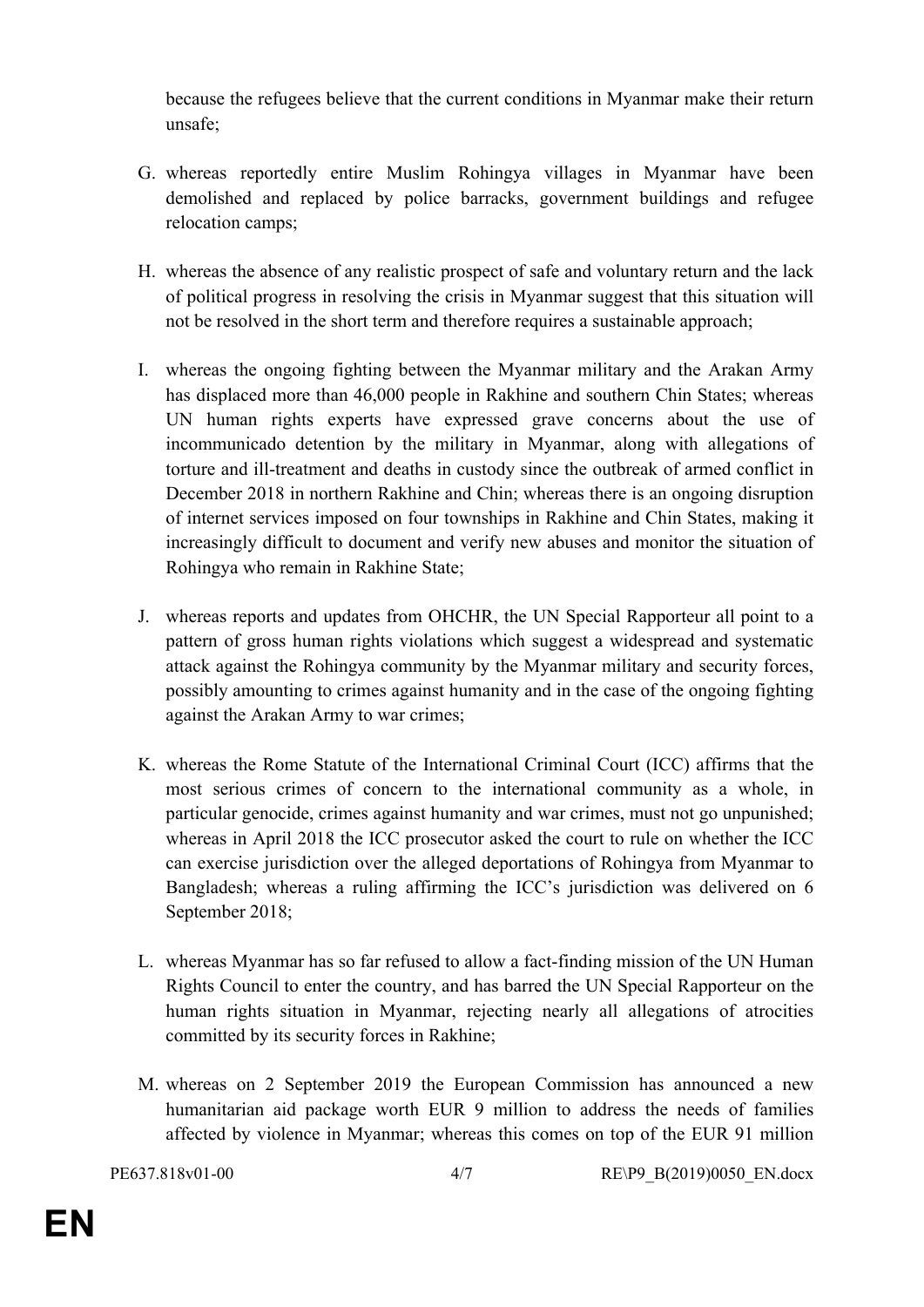mobilised in 2017 and 2018; whereas the United States is the leading contributor of humanitarian assistance in response to the Rohingya crisis, providing nearly 542 million USD since the outbreak of violence in August 2017; whereas in March 2018 the UN launched an appeal for USD 951 million to aid the Rohingya refugees for the rest of 2018, but only around 25 % of that target sum has been received to date;

N. whereas on 29 April 2019, the Council prolonged the restrictive measures in place on Myanmar for one year;

\*\*\*

- 1. Condemns the violence against Rohingya men, women, and children since August 2017, including grievous human rights violations, including mass rapes, targeted killings and the destruction of civilian property;
- 2. Regrets that two years since the violence against and forced migration of the Rohingya people of Myanmar there appears to be no realistic, sustainable, peaceful solution to the crisis, or for their safe return home, while the circumstances on the ground in Rakhine have deteriorated significantly;
- 3. Demands that the Myanmar authorities grant immediate and unfettered access to the UN, independent monitors, international human rights organisations, journalists and other international observers with the aim of conducting independent and impartial investigations in to allegations of serious human rights violations against the Rohingya community;
- 4. Notes that as a consequence of the violence the presence of up to one million refugees in Bangladesh is placing a significant strain on local resources and communities already contending with their own domestic challenges;
- 5. Praises the Government and people of Bangladesh for their humanitarian response to the Rohingya crisis, and encourages further international support to those communities hosting the refugees, including in addressing domestic social, educational, economic and healthcare challenges; calls on the Bangladesh government to revoke the ban on mobile phone services in the refugee camps;
- 6. Further praises the work of the humanitarian aid agencies in supporting the Rohingya community; calls on the Myanmar authorities to grant humanitarian aid organizations sustained and unfettered access to all displaced populations in need of assistance, including those located in armed opposition territory;
- 7. Reminds the Myanmar authorities that international humanitarian and human rights law prohibits the targeting of individuals or groups based on religious or ethnic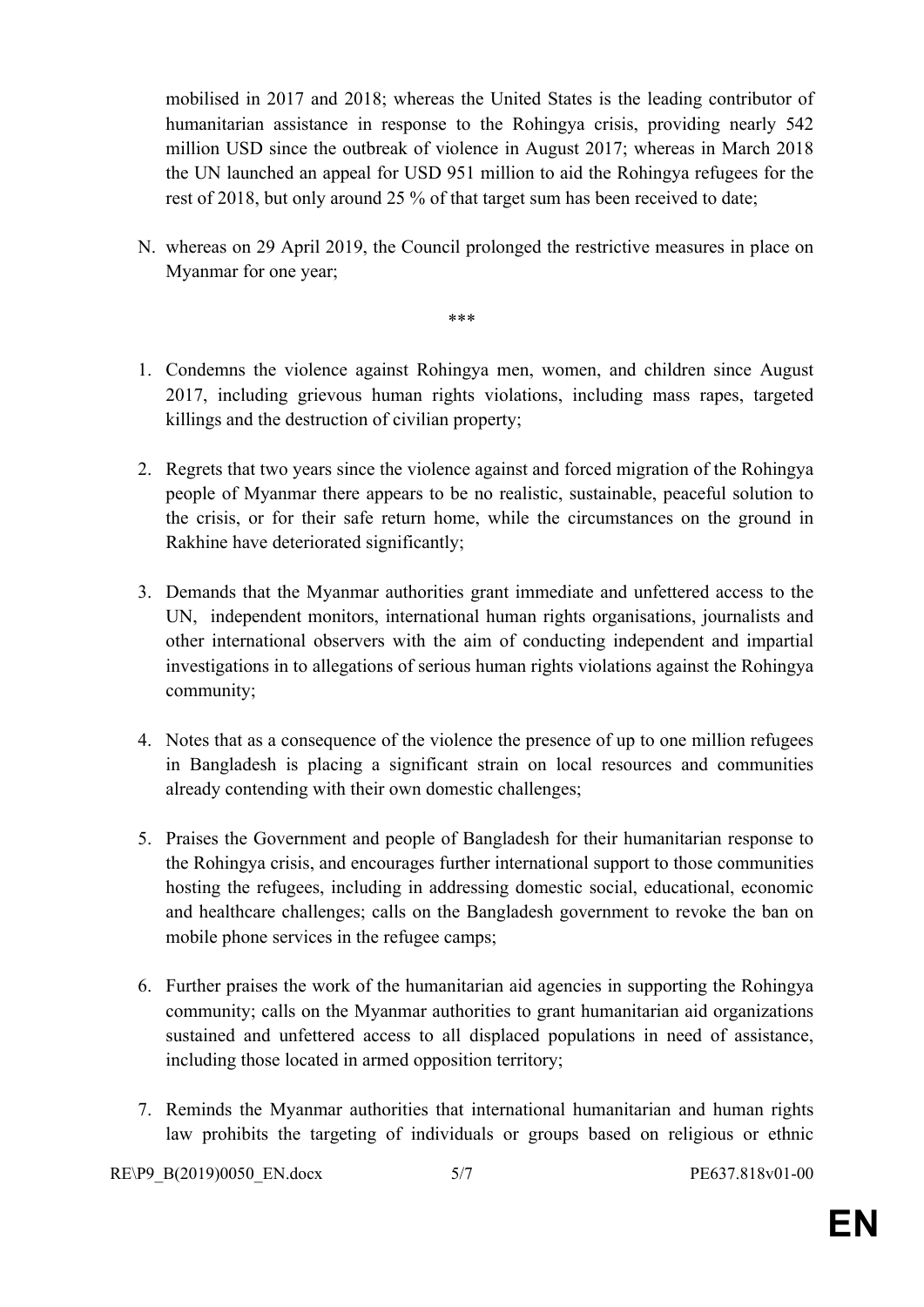identity, as well as attacks against civilians not taking part in hostilities, and individuals bringing humanitarian aid to those trapped by the conflict;

- 8. Stresses that all efforts must be made to ensure that the conditions are met for a safe, voluntary, dignified and sustainable return of refugees from Bangladesh to Rakhine State;
- 9. Calls for transparent and verifiable implementation of the full range of recommendations by the Advisory Commission on Rakhine State relating to human rights, including by establishing clear a timeline, specific targets, and indicators of success, identifying necessary financial, human and technical resources and a providing regular public reporting on progress;
- 10. Raises its concern about the lack of independence, impartiality, and competence of International Commission of Enquiry (ICOE) and calls on Myanmar to cooperate with international efforts to ensure accountability, including by allowing the newly operational Independent Investigative Mechanism for Myanmar (IIMM) access to the country; encourages the relevant UN bodies to move rapidly on operationalisation of this mechanism, that should operate in full recognition of the jurisdiction of the International Criminal Court and cooperate closely with any investigation by the ICC pertaining to the most serious crimes committed by the military and security forces in Myanmar;
- 11. Calls on the government of Myanmar to restore full internet access that is critical for freedom of expression, for the population's safety and the work of aid agencies;
- 12. Urges Aung San Suu Kyi to restore her moral authority and to continue her efforts to build a genuine, transparent democracy in Myanmar, to have effective civilian control over the military, to make peace among the ethnic groups, and to build a country where people's lives steadily improve and where ethnic cleansing is unthinkable; stresses that the democracies, including the countries of the EU, should be prepared to give every assistance in this;
- 13. Urges a reinvigoration of the Myanmar-EU Human Rights Dialogue to specifically discuss issues relating to the Rohingya community and violence against other minority groups;
- 14. Welcomes the prolongation of restrictive measures by the Council in place against those responsible for violence and crimes against the Rohingya people where credible evidence supports such measures;
- 15. Instructs its President to forward this resolution to the Government and Parliament of Myanmar, Council, the Commission, the Vice-President of the Commission/High